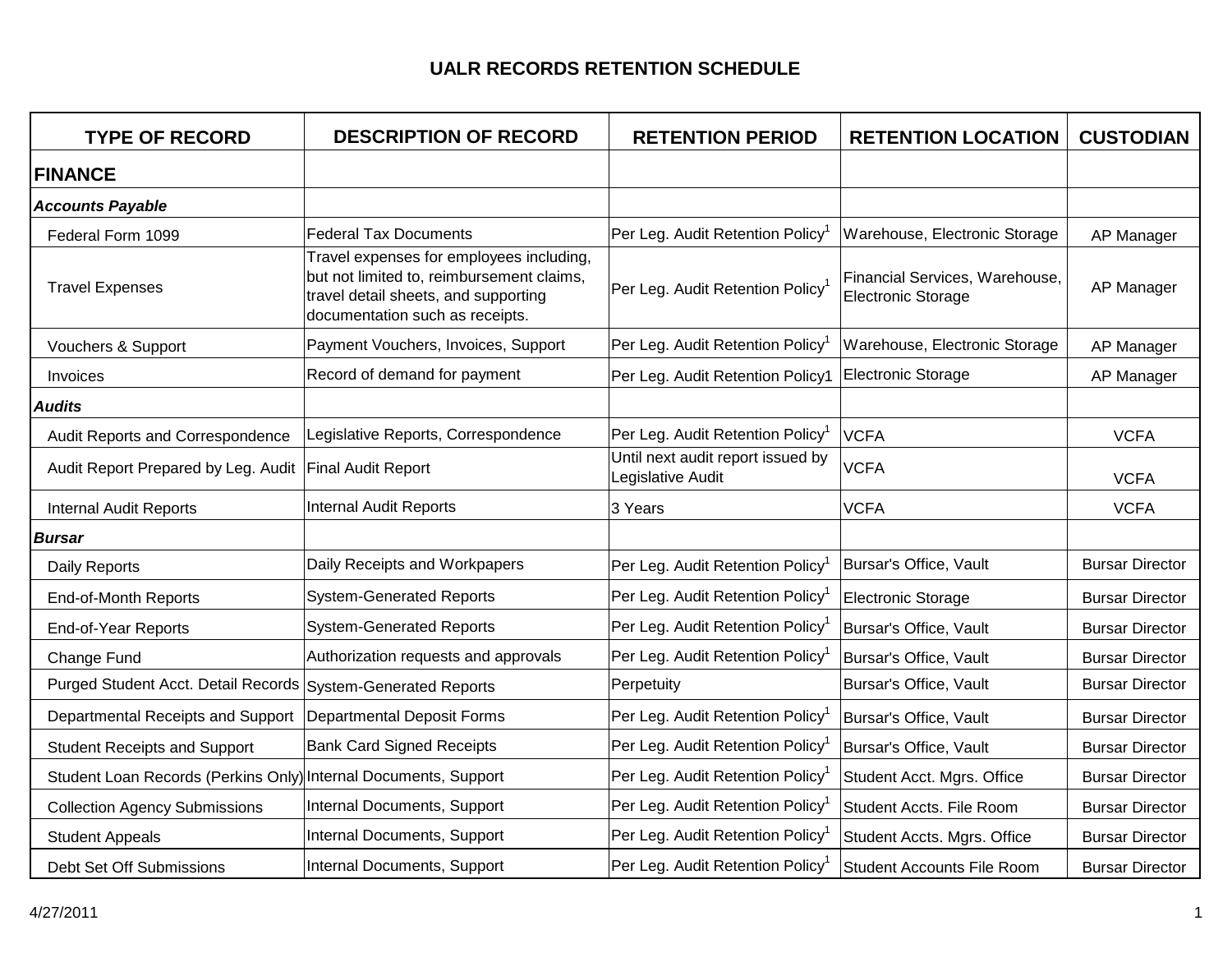| <b>TYPE OF RECORD</b>                                             | <b>DESCRIPTION OF RECORD</b>                                                                                                                                                                                                    | <b>RETENTION PERIOD</b>                                                                   | <b>RETENTION LOCATION</b>                       | <b>CUSTODIAN</b>          |
|-------------------------------------------------------------------|---------------------------------------------------------------------------------------------------------------------------------------------------------------------------------------------------------------------------------|-------------------------------------------------------------------------------------------|-------------------------------------------------|---------------------------|
| <b>General Ledger Reconciliations</b>                             | Internal Documents, Support                                                                                                                                                                                                     | Per Leg. Audit Retention Policy                                                           | Accountant's Office                             | <b>Bursar Director</b>    |
| Third Party Sponsorships Auth.                                    | Authorization Forms for Sponsors                                                                                                                                                                                                | Per Leg. Audit Retention Policy <sup>1</sup>                                              | Accountant's Office                             | <b>Bursar Director</b>    |
| <b>Tuition Remission Discounts</b>                                | <b>Approved Discount Forms</b>                                                                                                                                                                                                  | Per Leg. Audit Retention Policy <sup>1</sup>                                              | Accountant's Office                             | <b>Bursar Director</b>    |
| <b>General Accounting</b>                                         |                                                                                                                                                                                                                                 |                                                                                           |                                                 |                           |
| <b>Account Reconciliation</b>                                     | Internal Documents, Support                                                                                                                                                                                                     | Per Leg. Audit Retention Policy                                                           | <b>Financial Services</b>                       | <b>Associate Director</b> |
| <b>Bank Reconcilliations &amp; Support</b>                        | Workpapers, Bank Statements & Support                                                                                                                                                                                           | Per Leg. Audit Retention Policy <sup>1</sup>                                              | Financial Services, Warehouse                   | <b>Associate Director</b> |
| <b>Bank Statements</b>                                            | <b>Current Status of Transaction Activity held</b><br>at the State Treasury and/or bank.                                                                                                                                        | Per Leg. Audit Retention Policy <sup>1</sup>                                              | <b>Financial Services</b>                       | Associate Director        |
| Bond Issues and Related Documents support; Indentures and related | Bond issues and related supporting<br>documents; arbitrage calculations; debt<br>service payment vouchers, workpapers,<br>correspondence, documents, and support;<br>rebate calculations and Independent<br>Accountant reports. | Life of bond + 3 years (original<br>bond documents must be<br>maintained in paper format) | Financial Services, Warehouse                   | Associate Director        |
| <b>Capital Assets Accounting Records</b>                          | Payment Vendors, Support                                                                                                                                                                                                        | Perpetuity                                                                                | Controller's Office, Vault,<br>Document Imaging | Associate Director        |
| <b>Check Registers</b>                                            | Log of Checks Issued                                                                                                                                                                                                            | Per Leg. Audit Retention Policy                                                           | <b>Financial Services</b>                       | <b>Associate Director</b> |
| Checks: Not Redeemed/Redeemed                                     | Voided and not-redeemed checks,<br>cancelled checks, and re-issued checks;<br>redeemed checks written on University<br>accounts.                                                                                                | Per Leg. Audit Retention Policy <sup>1</sup>                                              | <b>Financial Services</b>                       | <b>Associate Director</b> |
| Daily Feeds                                                       | <b>System-Generated Reports</b>                                                                                                                                                                                                 | Per Leg. Audit Retention Policy <sup>1</sup>                                              | Electronic Storage                              | <b>Associate Director</b> |
| Debit/Credit                                                      | Adjustment of dollar amts in funds due to<br>recording errors, transfers between<br>accounts, receipt and verification of special<br>deposits, and/or withdrawals.                                                              | Per Leg. Audit Retention Policy <sup>1</sup>                                              | <b>Financial Services</b>                       | <b>Associate Director</b> |
|                                                                   |                                                                                                                                                                                                                                 |                                                                                           |                                                 |                           |
| End-of-Month Reports                                              | <b>System-Generated Reports</b>                                                                                                                                                                                                 | Per Leg. Audit Retention Policy                                                           | Electronic Storage                              | <b>Associate Director</b> |
| End-of-Year Reports                                               | <b>System-Generated Reports</b>                                                                                                                                                                                                 | Per Leg. Audit Retention Policy <sup>1</sup>                                              | Electronic Storage                              | <b>Associate Director</b> |
| <b>Financial Records</b>                                          | <b>Workpapers, Supporting Documents</b>                                                                                                                                                                                         | Per Leg. Audit Retention Policy1                                                          | <b>Financial Services, Warehouse</b>            | Associate Director        |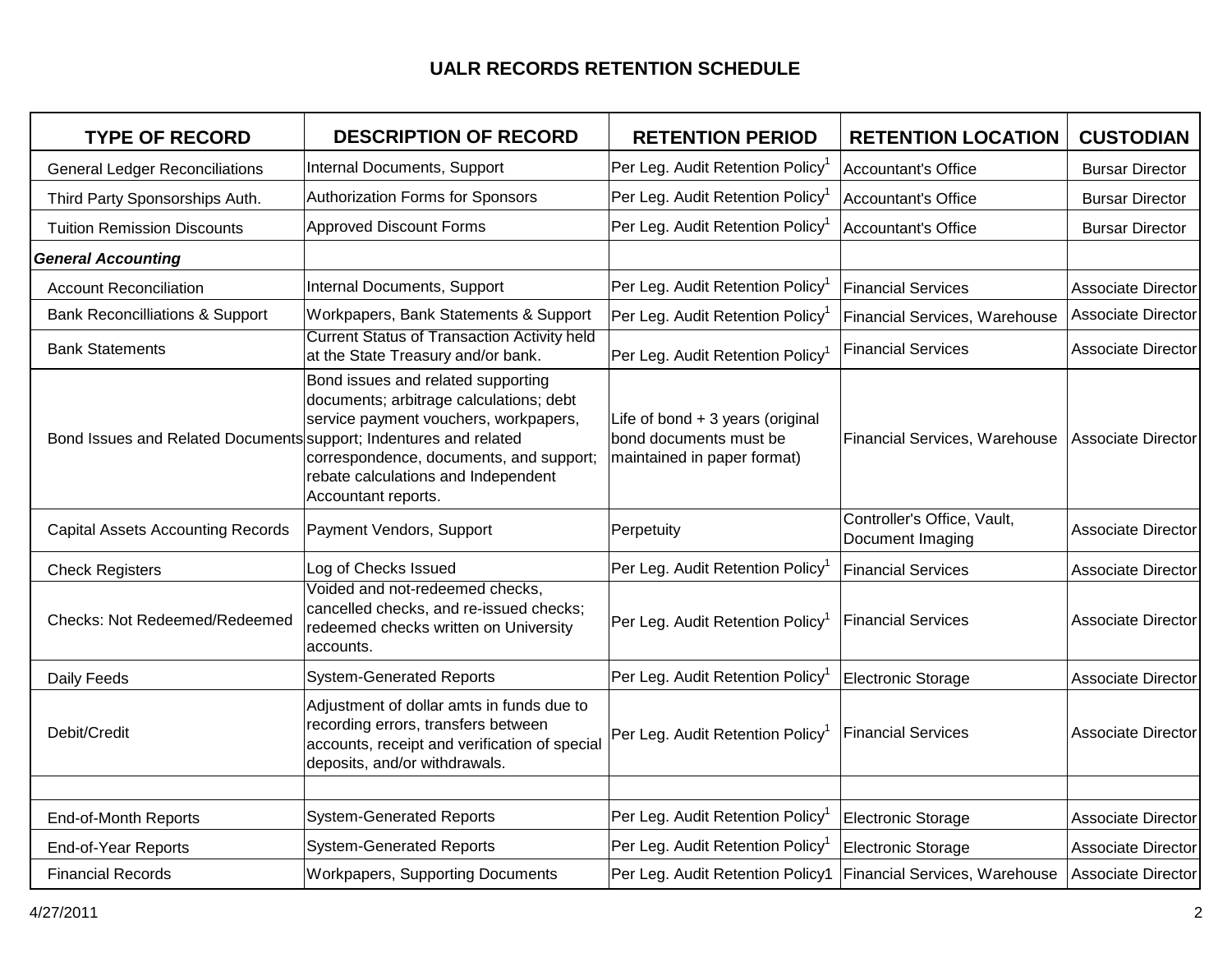| <b>TYPE OF RECORD</b>                                   | <b>DESCRIPTION OF RECORD</b>                                                                                                                               | <b>RETENTION PERIOD</b>                        | <b>RETENTION LOCATION</b>          | <b>CUSTODIAN</b>          |
|---------------------------------------------------------|------------------------------------------------------------------------------------------------------------------------------------------------------------|------------------------------------------------|------------------------------------|---------------------------|
| <b>General Ledger Registers</b>                         | An accounting of all fiscal transactions for<br>the University for each month.                                                                             | Per Leg. Audit Retention Policy <sup>1</sup>   | <b>Financial Services</b>          | <b>Associate Director</b> |
| <b>Journal Vouchers</b>                                 | Internal Documents, Support                                                                                                                                | Per Leg. Audit Retention Policy <sup>1</sup>   | Electronic Storage                 | <b>Associate Director</b> |
| <b>Interdepartmental Transfers</b>                      | Internal Documents, Support                                                                                                                                | Per Leg. Audit Retention Policy                | <b>Electronic Storage</b>          | <b>Associate Director</b> |
| <b>Inventory and Capital Assets</b>                     | Listing of equipment and furniture owned<br>by the University, not including expendable<br>supplies.                                                       | Per Leg. Audit Retention Policy                | <b>Electronic Storage</b>          | Associate Director        |
| Invoices                                                | Record of demand for payment.                                                                                                                              | Per Leg. Audit Retention Policy                | Electronic Storage                 | <b>Associate Director</b> |
| <b>Journal Entry Registers</b>                          | Account records of original entry/input and<br>provides a record of debit and credit journal Per Leg. Audit Retention Policy <sup>1</sup><br>transactions. |                                                | <b>Electronic Storage</b>          | Associate Director        |
| <b>Transfers</b>                                        | transfer of funds between various<br>accounting structures intra-agency and<br>inter-agency.                                                               | Per Leg. Audit Retention Policy                | <b>Electronic Storage</b>          | <b>Associate Director</b> |
| Payroll                                                 |                                                                                                                                                            |                                                |                                    |                           |
| <b>Check History</b>                                    | Wage Information                                                                                                                                           | Permanent                                      | Payroll Vault, Document<br>Imaging | Payroll Manager           |
| Employee Payroll Files (FLSA)                           | W-4, State Tax, Transmittal, ESF,<br><b>Deductions</b>                                                                                                     | 3 Years                                        | Payroll Vault                      | Payroll Manager           |
| Garnishments (FLSA)                                     | Court Orders & Payment History                                                                                                                             | 3 Years                                        | Payroll Vault                      | Payroll Manager           |
| Leave Request Forms (FLSA)                              | <b>Leave Documentation</b>                                                                                                                                 | 3 Years                                        | Payroll Vault                      | Payroll Manager           |
| Payroll Registers (FLSA)                                | Earnings, Taxes, Deductions, Benefits,<br><b>Payroll Calculations</b>                                                                                      | 3 Years                                        | Data Center, Eprint                | Payroll Manager           |
| Tax Records (FICA, FUTA, Fed<br>Income Tax Withholding) | 941, W-3, Work Comp, Unemployment,<br><b>State Tax Reconciliation</b>                                                                                      | 4 years from date tax is due or<br>tax is paid | Payroll Vault                      | Payroll Manager           |
| Time Sheets (FLSA)                                      | Hourly Employees; Time Reports                                                                                                                             | Per Leg. Audit Retention Policy                | Payroll Vault                      | Payroll Manager           |
| W-2 Forms (FLSA)                                        | Taxable Wage Information                                                                                                                                   | Permanent                                      | Payroll Vault, Document<br>Imaging | Payroll Manager           |
|                                                         |                                                                                                                                                            |                                                |                                    |                           |
|                                                         |                                                                                                                                                            |                                                |                                    |                           |